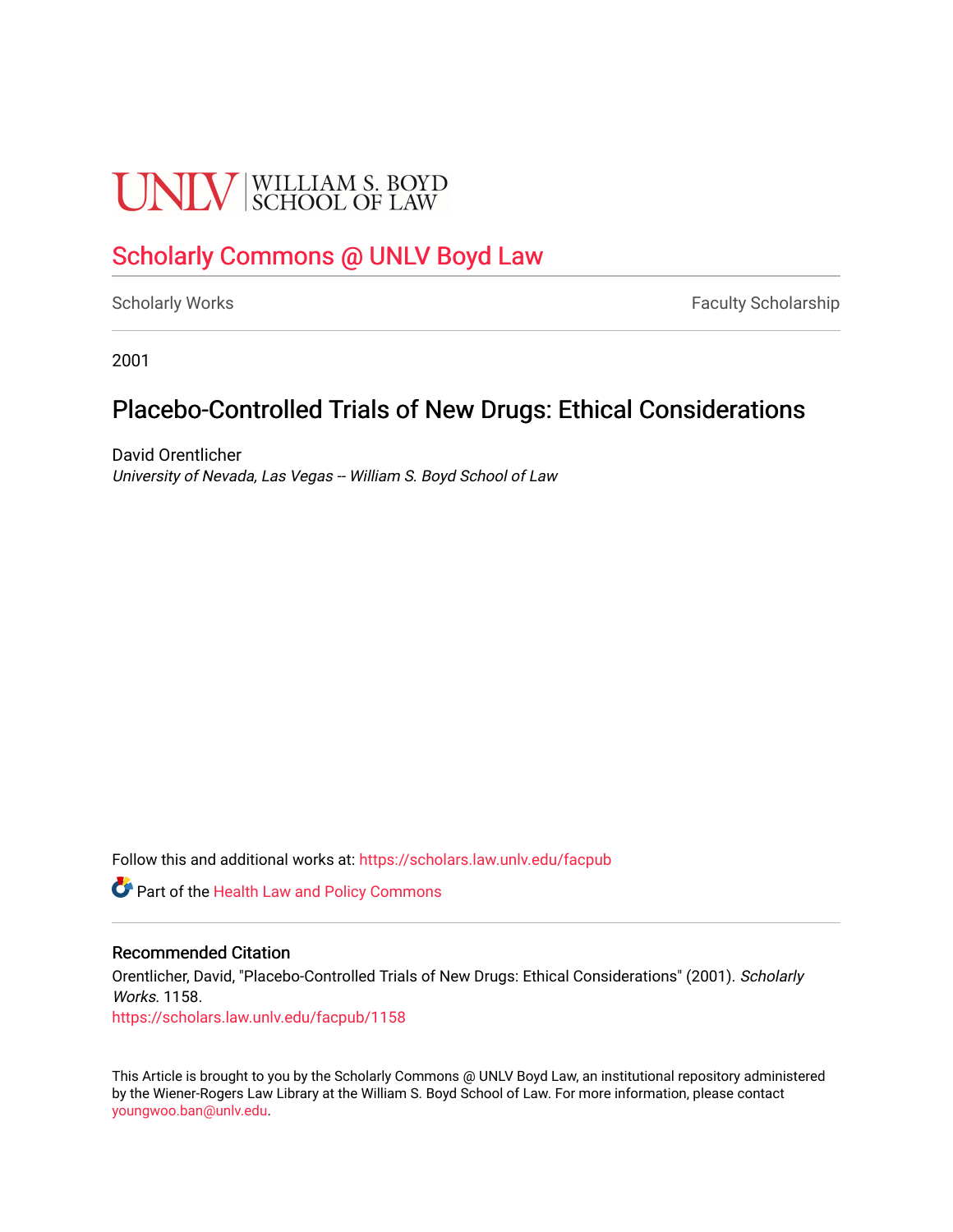## **Placebo-Controlled Trials of New Drugs: Ethical Considerations**

**DAVID ORENTLICHER, MD, JD**

with controversy exists regarding<br>the ethics of placebo-controlled<br>trials in which an experimental<br>therany will compete with an already esthe ethics of placebo-controlled trials in which an experimental therapy will compete with an already established treatment (or treatments). In such cases, argue critics, patients in the control arm of the study should receive an accepted therapy rather than a placebo. By using an active and effective drug, the control patients would not be placed at risk for deterioration of their disease, and the study would generate more meaningful results for physicians. The key question, it is said, is not whether a new therapy is better than nothing but whether it is better than the current standard of care (1,2).

In response, say proponents of placebo-controlled trials, critical information cannot always be obtained by giving control patients an existing therapy. For some effective therapies, the drug may perform no better than placebo in a particular trial even though other trials demonstrate the drug's superiority to placebo. If an experimental agent confers the same benefit as such an existing therapy in a comparative trial, we cannot be certain that the new agent is any better than placebo. We might have one of the trials in which the existing therapy (and therefore the new agent) does no better than placebo, perhaps because of inadequate sample size, perhaps because the outcome measure can vary widely from one patient group to another (3–5). In addition, some new therapies are useful even if they are less effective than existing therapies. Some patients might choose a less effective drug if substantial cost savings or a reduction in side effects would be realized (6). Without a placebo control, however, one cannot always tell whether a new drug that is not as effective as existing therapy is still sufficiently more effective than placebo to justify its use. Finally, not all established therapies have been shown to be superior to placebo. If newer drugs are compared with the unproven existing therapies, then patients may continue to receive drugs that are harmful without being helpful.

Moreover, say proponents of placebo controls, patients can be protected from harm by "escape" criteria, which call for withdrawal from the trial if the patient shows evidence of inadequately controlled disease (5). Other changes in study design can also be used to minimize the risk to patients from exposure to placebos (7).

Yet for all of the controversy over placebo-controlled studies, the amount of agreement may be greater than the amount of disagreement. For many studies, people on both sides of the issue would agree that a placebo control is either necessary or unacceptable. It is only in a fairly limited area of concern in which commenters part ways.

Thus, for example, opponents of placebo-controlled trials recognize that placebo controls are justified for "firstgeneration" drugs—drugs designed to fill a gap in the therapeutic armamentarium. Relatedly, placebo controls are often justified when there is not adequate evidence to support the efficacy of existing therapy.

Just as opponents of placebo controls accept some uses of placebos, proponents of placebo controls support some limits on placebo-controlled trials. Basic principles of medical ethics tell us that clinical studies can go forward only if the expected benefits sufficiently outweigh the expected risks. Accordingly, acknowledge the proponents of placebo-controlled tri-●●●●●●●●●●●●●●●●●●●●●●●●●●●●●●●●●●●●●●●●●●●●●●●●●

als, placebo controls are not appropriate when patients' health would be placed at significant risk (8–10). A placebocontrolled study for a new hairthickening agent could be justified; a placebo-controlled study for patients with moderate or severe hypertension would not be acceptable (11). Similarly, if an illness causes problems when it goes untreated for a long period of time, a 52 week study with a placebo control is much more difficult to justify than a 6-week study (12).

When David S.H. Bell (13) explains why placebo controls are unacceptable for new drugs to treat type 2 diabetes, he makes arguments that would resonate with proponents as well as opponents of placebo controls. As he observes, patients in a placebo arm of a study could go 6 months without effective therapy and thereby suffer significant and irreversible harm.

Still, the very fact that Bell has written his letter points to a serious concern with placebo-controlled trials. Apparently, many are conducted even though they cannot be justified in terms of widely shared views about the ethical appropriateness of such trials (2).

There are probably multiple reasons for the overuse of placebo controls. Pharmaceutical companies may believe it is in their interest to compare new drugs with placebo rather than existing therapy, even when better information for patients and physicians would be provided by an active control. There also appears to be some misunderstanding of the U.S. Food and Drug Administration's (FDA's) position on the need for placebo controls and/or some overly aggressive requiring of placebo-controlled studies by the FDA. Whether the FDA is truly at fault is not always obvious. One article, for example, criticized the FDA for demanding a placebo-controlled trial of a new anti-anginal drug, despite a study demonstrating that the drug was comparable to propranolol as an anti-anginal agent (2). According to the FDA, however, the problem with the study was not necessarily its failure to use a placebo arm. Rather, the study design was defective because it left open the possibility that neither the new drug nor pro-

From the Center for Law and Health, Indiana University School of Law-Indianapolis, and the Indiana University School of Medicine, Indianapolis, Indiana.

Address correspondence and reprint requests to Dr. David Orentlicher, Indiana University School of Law-Indianapolis, 735 W. New York St. (530 W. New York St. as of 7 May 2001), Indianapolis, IN 46202. E-mail: dorentli@iupui.edu.

Received and accepted for publication 23 January 2001.

**Abbreviations:** FDA, U.S. Food and Drug Administration; IRB, institutional review board.